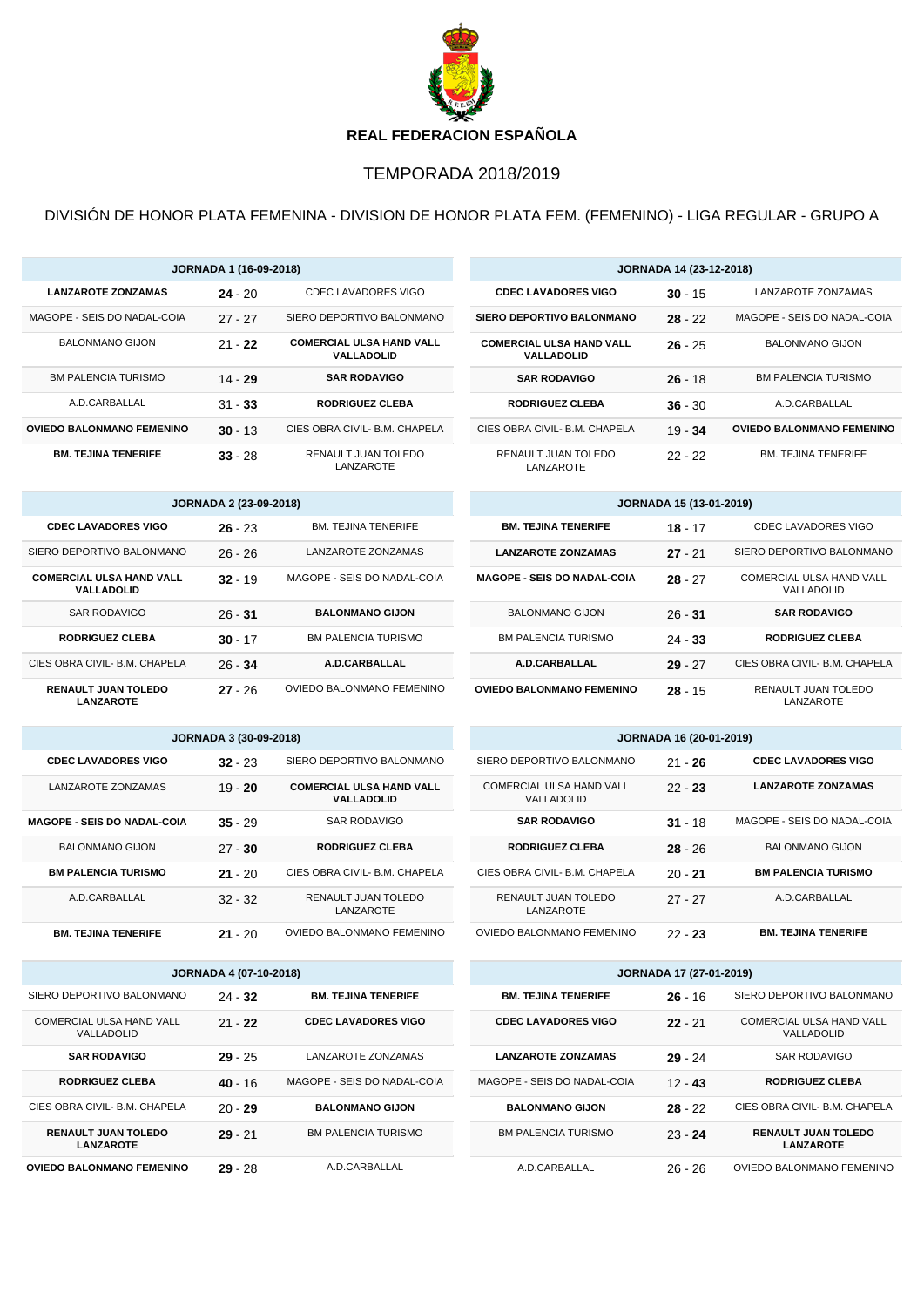| <b>JORNADA 18 (03-02-2019)</b>                 |           |                             |  |  |
|------------------------------------------------|-----------|-----------------------------|--|--|
| <b>COMERCIAL ULSA HAND VALL</b><br>VALLADOLID  | $36 - 27$ | SIERO DEPORTIVO BALONMANO   |  |  |
| SAR RODAVIGO                                   | $15 - 18$ | <b>CDEC LAVADORES VIGO</b>  |  |  |
| <b>RODRIGUEZ CLEBA</b>                         | $29 - 25$ | LANZAROTE ZONZAMAS          |  |  |
| <b>CIES OBRA CIVIL- B.M. CHAPELA</b>           | $23 - 21$ | MAGOPE - SEIS DO NADAL-COIA |  |  |
| <b>RENAULT JUAN TOLEDO</b><br><b>LANZAROTE</b> | $26 - 23$ | <b>BALONMANO GIJON</b>      |  |  |
| <b>OVIEDO BALONMANO FEMENINO</b>               | $26 - 19$ | <b>BM PALENCIA TURISMO</b>  |  |  |
| A.D.CARBALLAL                                  | $27 - 27$ | <b>BM. TEJINA TENERIFE</b>  |  |  |

| <b>JORNADA 19 (10-02-2019)</b>   |           |                                                |  |  |
|----------------------------------|-----------|------------------------------------------------|--|--|
| <b>BM. TEJINA TENERIFE</b>       | $28 - 19$ | COMERCIAL ULSA HAND VALL<br>VALLADOLID         |  |  |
| <b>SIERO DEPORTIVO BALONMANO</b> | $30 - 22$ | SAR RODAVIGO                                   |  |  |
| <b>CDEC LAVADORES VIGO</b>       | $24 - 19$ | RODRIGUEZ CLEBA                                |  |  |
| <b>LANZAROTE ZONZAMAS</b>        | $28 - 20$ | CIES OBRA CIVIL- B.M. CHAPELA                  |  |  |
| MAGOPE - SEIS DO NADAL-COIA      | $24 - 26$ | <b>RENAULT JUAN TOLEDO</b><br><b>LANZAROTE</b> |  |  |
| BALONMANO GIJON                  | $20 - 24$ | <b>OVIEDO BALONMANO FEMENINO</b>               |  |  |
| <b>BM PALENCIA TURISMO</b>       | 24 - 29   | A.D.CARBALLAL                                  |  |  |

| <b>JORNADA 20 (17-02-2019)</b>                 |           |                                        |  |  |
|------------------------------------------------|-----------|----------------------------------------|--|--|
| <b>SAR RODAVIGO</b>                            | $39 - 28$ | COMERCIAL ULSA HAND VALL<br>VALLADOLID |  |  |
| <b>RODRIGUEZ CLEBA</b>                         | $27 - 20$ | SIERO DEPORTIVO BALONMANO              |  |  |
| CIES OBRA CIVIL- B.M. CHAPELA                  | $13 - 26$ | <b>CDEC LAVADORES VIGO</b>             |  |  |
| <b>RENAULT JUAN TOLEDO</b><br><b>LANZAROTE</b> | $23 - 21$ | LANZAROTE ZONZAMAS                     |  |  |
| <b>OVIEDO BALONMANO FEMENINO</b>               | $34 - 17$ | MAGOPE - SEIS DO NADAL-COIA            |  |  |
| A.D.CARBALLAL                                  | $32 - 25$ | <b>BALONMANO GIJON</b>                 |  |  |
| <b>BM PALENCIA TURISMO</b>                     | $25 - 26$ | <b>BM. TEJINA TENERIFE</b>             |  |  |

| <b>JORNADA 21 (24-02-2019)</b>         |           |                                  |  |  |
|----------------------------------------|-----------|----------------------------------|--|--|
| <b>BM. TEJINA TENERIFE</b>             | $24 - 25$ | <b>SAR RODAVIGO</b>              |  |  |
| COMERCIAL ULSA HAND VALL<br>VALLADOLID | $22 - 24$ | <b>RODRIGUEZ CLEBA</b>           |  |  |
| <b>SIERO DEPORTIVO BALONMANO</b>       | $26 - 24$ | CIES OBRA CIVIL- B.M. CHAPELA    |  |  |
| <b>CDEC LAVADORES VIGO</b>             | $34 - 20$ | RENAULT JUAN TOLEDO<br>LANZAROTE |  |  |
| LANZAROTE ZONZAMAS                     | $23 - 24$ | <b>OVIEDO BALONMANO FEMENINO</b> |  |  |
| MAGOPE - SEIS DO NADAL-COIA            | $15 - 31$ | A.D.CARBALLAL                    |  |  |
| <b>BALONMANO GIJON</b>                 | $31 - 29$ | <b>BM PALENCIA TURISMO</b>       |  |  |

| <b>JORNADA 22 (03-03-2019)</b>                 |           |                                        |  |  |
|------------------------------------------------|-----------|----------------------------------------|--|--|
| RODRIGUEZ CLEBA                                | $22 - 28$ | <b>SAR RODAVIGO</b>                    |  |  |
| CIES OBRA CIVIL- B.M. CHAPELA                  | $25 - 25$ | COMERCIAL ULSA HAND VALL<br>VALLADOLID |  |  |
| <b>RENAULT JUAN TOLEDO</b><br><b>LANZAROTE</b> | $27 - 25$ | SIERO DEPORTIVO BAI ONMANO             |  |  |
| OVIEDO BALONMANO FEMENINO                      | $18 - 21$ | <b>CDEC LAVADORES VIGO</b>             |  |  |
| A.D.CARBALLAL                                  | $26 - 24$ | LANZAROTE ZONZAMAS                     |  |  |
| <b>BM PALENCIA TURISMO</b>                     | $26 - 19$ | MAGOPE - SEIS DO NADAL-COIA            |  |  |
| <b>BALONMANO GIJON</b>                         | 24 25     | <b>BM. TEJINA TENERIFE</b>             |  |  |

| <b>JORNADA 5 (14-10-2018)</b>      |           |                                                |  |  |  |
|------------------------------------|-----------|------------------------------------------------|--|--|--|
| SIERO DEPORTIVO BALONMANO          | $28 - 33$ | <b>COMERCIAL ULSA HAND VALL</b><br>VALLADOLID  |  |  |  |
| <b>CDEC LAVADORES VIGO</b>         | $23 - 14$ | SAR RODAVIGO                                   |  |  |  |
| LANZAROTE ZONZAMAS                 | $22 - 24$ | <b>RODRIGUEZ CLEBA</b>                         |  |  |  |
| <b>MAGOPE - SEIS DO NADAL-COIA</b> | $26 - 21$ | CIES OBRA CIVIL- B.M. CHAPELA                  |  |  |  |
| <b>BALONMANO GIJON</b>             | $27 - 28$ | <b>RENAULT JUAN TOLEDO</b><br><b>LANZAROTE</b> |  |  |  |
| <b>BM PALENCIA TURISMO</b>         | $15 - 23$ | <b>OVIEDO BALONMANO FEMENINO</b>               |  |  |  |
| <b>BM TEJINA TENERIFE</b>          | 24 - 25   | A.D.CARBALLAL                                  |  |  |  |

| <b>JORNADA 6 (21-10-2018)</b>                  |           |                             |  |
|------------------------------------------------|-----------|-----------------------------|--|
| <b>COMERCIAL ULSA HAND VALL</b><br>VALLADOLID  | $25 - 24$ | <b>BM. TEJINA TENERIFE</b>  |  |
| SAR RODAVIGO                                   | $25 - 25$ | SIERO DEPORTIVO BALONMANO   |  |
| RODRIGUEZ CLEBA                                | $21 - 23$ | <b>CDEC LAVADORES VIGO</b>  |  |
| CIES OBRA CIVIL- B.M. CHAPELA                  | $16 - 20$ | <b>LANZAROTE ZONZAMAS</b>   |  |
| <b>RENAULT JUAN TOLEDO</b><br><b>LANZAROTE</b> | $41 - 32$ | MAGOPE - SEIS DO NADAL-COIA |  |
| <b>OVIEDO BALONMANO FEMENINO</b>               | $24 - 21$ | <b>BALONMANO GIJON</b>      |  |
| A.D.CARBALLAL                                  | $32 - 25$ | <b>BM PALENCIA TURISMO</b>  |  |

| <b>JORNADA 7 (28-10-2018)</b>                 |           |                                  |  |
|-----------------------------------------------|-----------|----------------------------------|--|
| <b>COMERCIAL ULSA HAND VALL</b><br>VALLADOLID | $32 - 23$ | SAR RODAVIGO                     |  |
| SIERO DEPORTIVO BALONMANO                     | $18 - 39$ | <b>RODRIGUEZ CLEBA</b>           |  |
| <b>CDEC LAVADORES VIGO</b>                    | $23 - 17$ | CIES OBRA CIVIL- B.M. CHAPELA    |  |
| <b>LANZAROTE ZONZAMAS</b>                     | $24 - 23$ | RENAULT JUAN TOLEDO<br>LANZAROTE |  |
| MAGOPE - SEIS DO NADAL-COIA                   | $17 - 36$ | <b>OVIEDO BALONMANO FEMENINO</b> |  |
| <b>BALONMANO GIJON</b>                        | $20 - 24$ | A.D.CARBALLAL                    |  |
| <b>BM. TEJINA TENERIFE</b>                    | 28 - 24   | <b>BM PALENCIA TURISMO</b>       |  |

| <b>JORNADA 8 (04-11-2018)</b>    |           |                                        |  |  |
|----------------------------------|-----------|----------------------------------------|--|--|
| SAR RODAVIGO                     | $25 - 27$ | <b>BM. TEJINA TENERIFE</b>             |  |  |
| RODRIGUEZ CLEBA                  | $21 - 21$ | COMERCIAL ULSA HAND VALL<br>VALLADOLID |  |  |
| CIES OBRA CIVIL- B.M. CHAPELA    | $25 - 31$ | <b>SIERO DEPORTIVO BALONMANO</b>       |  |  |
| RENAULT JUAN TOLEDO<br>LANZAROTE | $23 - 26$ | <b>CDEC LAVADORES VIGO</b>             |  |  |
| <b>OVIEDO BALONMANO FEMENINO</b> | $29 - 16$ | LANZAROTE ZONZAMAS                     |  |  |
| A.D.CARBALLAL                    | $41 - 22$ | MAGOPE - SEIS DO NADAL-COIA            |  |  |
| <b>BM PALENCIA TURISMO</b>       | $21 - 25$ | <b>BALONMANO GIJON</b>                 |  |  |

| <b>JORNADA 9 (11-11-2018)</b>                        |           |                                  |  |  |
|------------------------------------------------------|-----------|----------------------------------|--|--|
| <b>SAR RODAVIGO</b>                                  | $25 - 22$ | RODRIGUEZ CLEBA                  |  |  |
| <b>COMERCIAL ULSA HAND VALL</b><br><b>VALLADOLID</b> | $30 - 27$ | CIES OBRA CIVIL- B.M. CHAPELA    |  |  |
| SIERO DEPORTIVO BALONMANO                            | $21 - 21$ | RENAULT JUAN TOLEDO<br>LANZAROTE |  |  |
| CDEC LAVADORES VIGO                                  | $21 - 22$ | <b>OVIEDO BALONMANO FEMENINO</b> |  |  |
| LANZAROTE ZONZAMAS                                   | $21 - 27$ | A.D.CARBALLAL                    |  |  |
| MAGOPE - SEIS DO NADAL-COIA                          | $22 - 31$ | <b>BM PALENCIA TURISMO</b>       |  |  |
| <b>BM. TEJINA TENERIFE</b>                           | 29 - 21   | <b>BALONMANO GIJON</b>           |  |  |